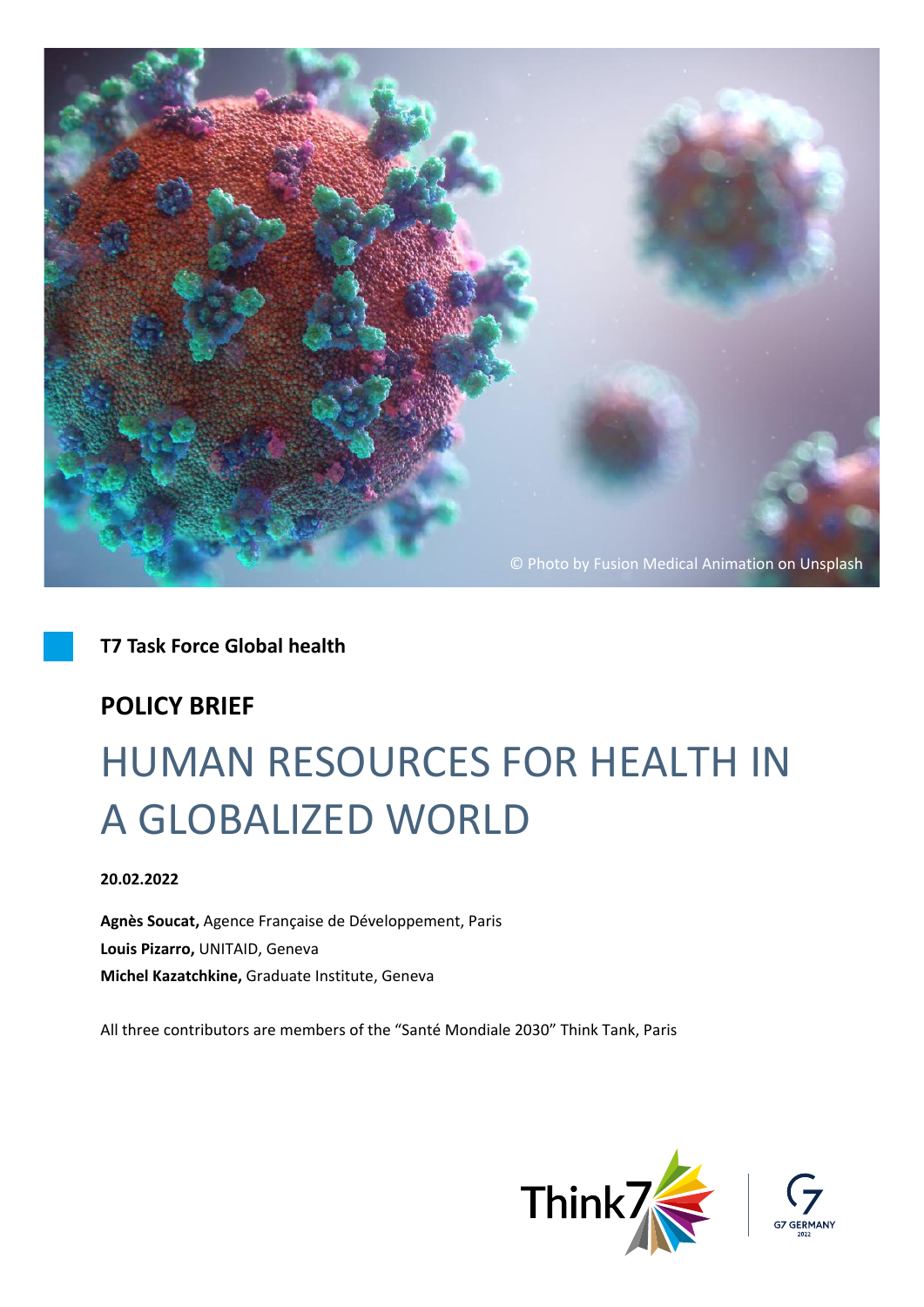### Abstract

**Building resilient health systems starts with human resources for health. The demand for health workers is rapidly growing with increased income, the increasing pace of medical advances and with the urgent need to correct severe imbalances between and within countries in the availability of health care workforce. Yet, supply does not match demand in an increasingly globalized health labour market. The global shortage fuels the global mobility of health professionals. The G7 and the international community must address the challenges of expanding labor supply as well as financing and regulating health labor markets.**

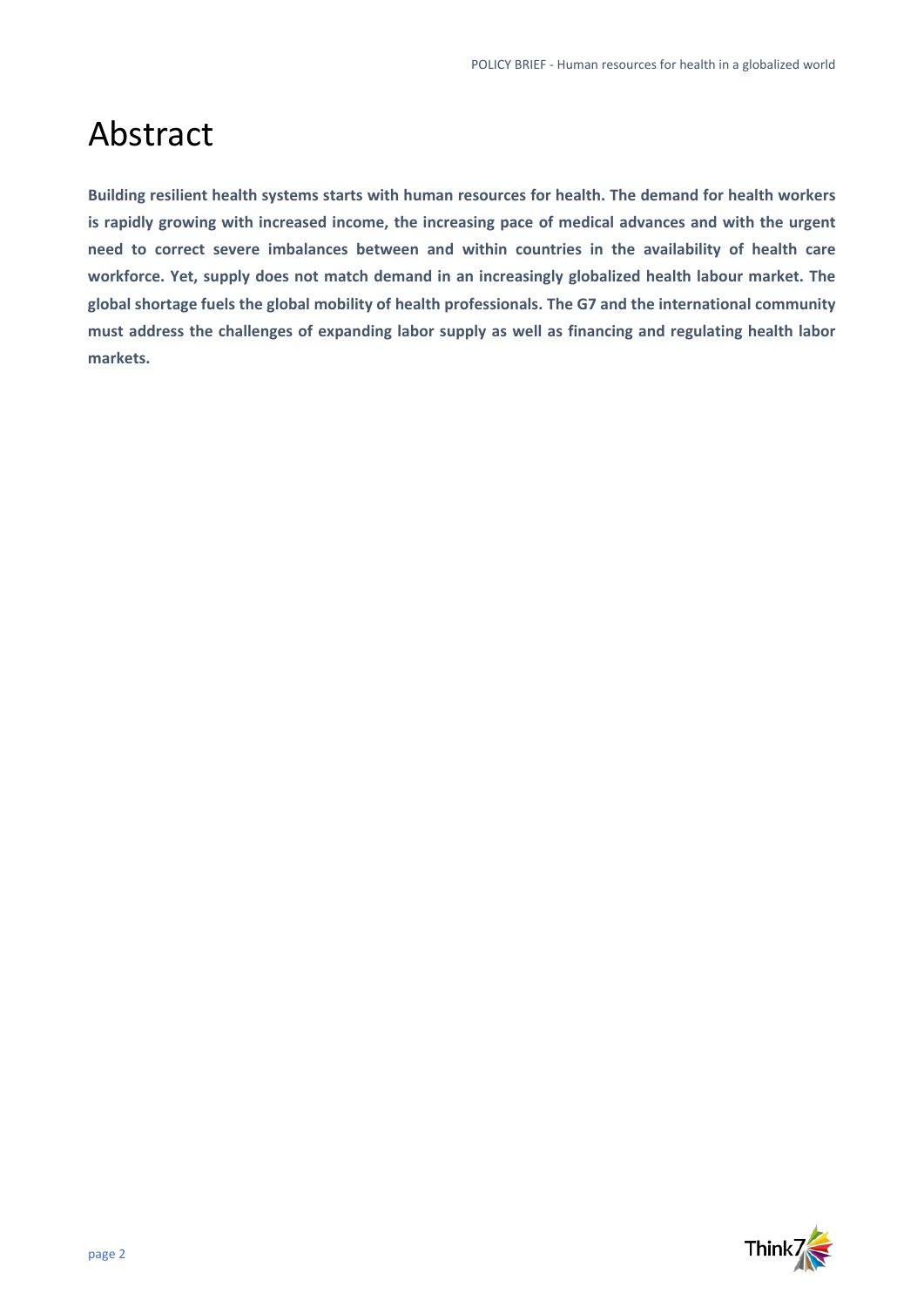# Challenges

Building resilient health systems towards Universal Health Coverage (UHC) and the Sustainable Development Goals (SDGs) more broadly starts with human resources for health. The COVID19 health crisis has shed light on the weaknesses of health systems, impeding the world's preparedness and ability to tackle challenges related to looming health and environmental risks.

Despite the increasing use of technology, healthcare remains primarily labor driven. Yet, most countries are currently experiencing a growing shortage of health skills. Human resources for health are also unequally distributed worldwide, with large geographic imbalance between regions and countries, as well as within countries. There are imbalanced flows between supply (numbers of healthcare workers available per category) and demand (OECD, 2008).

The needs for health care skills are huge. Ageing in developed and emerging economies and rapid demographic growth in Africa (where the population is to double by 2050, amounting to a quarter of world population) contribute to rapidly increasing needs globally. Projections predict a shortfall of 18 million health workers in low and middle-income countries (L&MICs) by 2030 (ILO, 2020). In 2018, Africa held 25% of the burden of diseases but had only 3% of the world's health professionals(WHO, 2006).

The demand for health workers is also rapidly growing with increased income and the increasing pace of medical advances. The global economy will create about 40 million new health jobs by 2030, a doubling since 2016 (WHO, 2016). Most of the demand will then come from middle-income countries while continuing to grow in high-income countries. The demand for doctors, nurses, community health workers, lab technicians and operators out-paces the supply and puts severe pressure on health systems everywhere.

Yet, supply does not match demand in an increasingly globalized health labour market. By 2030, global demand for health workers is likely to rise to 80 million workers, while the supply of health workers is expected to reach 65 million over the same period, resulting in a worldwide net shortage of 15 million health workers(Liu, 2017). Supply constraints mean both insufficient numbers of qualified health professionals, and acute shortages for some specific skills. Most countries do not train enough health workers, largely because of inefficient barriers to entry<sup>[1](#page-2-0)</sup> and lack of incentives in public policy. In L&MICs, development assistance has also neglected this need with little to no funding allocated to foundational training schools or programs over the past two decades.

The global shortage further fuels the global mobility of health professionals. About 40% of doctors in Uganda are foreign born (WHO, 2017). A long-standing OECD study (OECD, 2007) has shown that in 2000, 18.2% of doctors and 10.7% of nurses employed in the OECD were not born in the country in which they were working. This proportion keeps increasing over time (Nys, 2010). In 2017, more than one-sixth of doctors practicing in OECD countries had obtained their first diploma abroad (OECD, 2010). The reality is increasingly complex for countries such as South Africa that are both importers and exporters of health skills.



<span id="page-2-0"></span> $1$  Limitations in number of students, schools or training positions.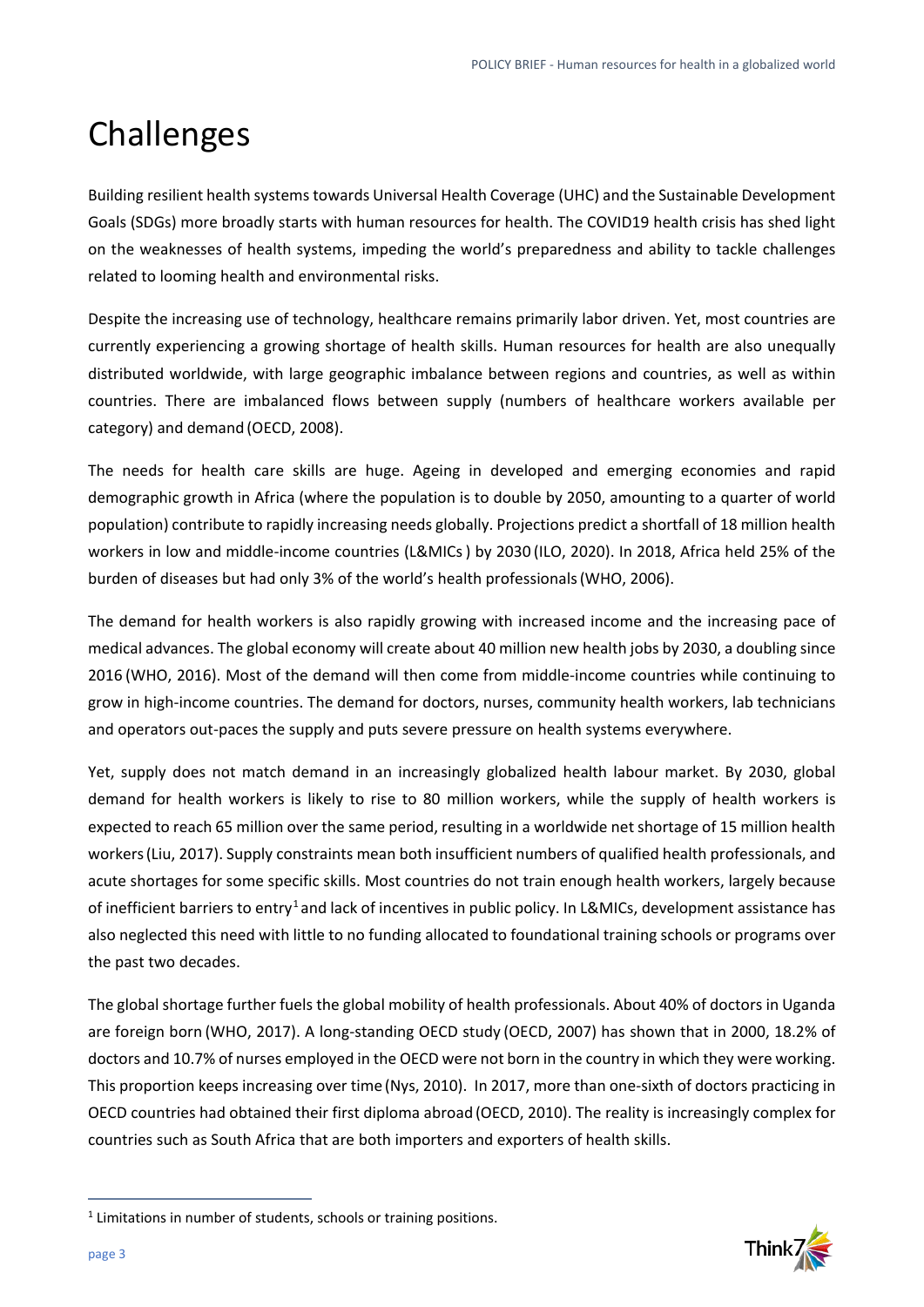Correcting these inequalities and imbalances requires addressing the challenges of expanding labor supply as well as financing and regulating health labor markets. Human resources for health typically represent about two third of the health services production function. Building an adequate health workforce in both quantity and quality is central to health systems, including a necessary condition for each of the other five health system building blocks(OECD, 2019). It should be considered not only as one of the six pillars but as a central, transversal pillar of all health systems(Shannon et al., 2019).

Societal, demographic, technological and economic considerations are also driving important changes in the nature and typology of healthcare professions including:

- Changes in epidemiological profiles with increasing prevalence of non-communicable diseases, population ageing and a globally increasing risk of emergent infectious threats associated with environmental changes (climate change, loss of biodiversity, pollution, industrial food systems etc.);
- Rapid and significant social changes, including globalization, urbanisation, migrations, aging demographics of health workers;
- The rise of new technologies such as artificial intelligence and telemedicine, but also new ways of organizing services;
- Aspirations to new approaches grounding healthcare in principles of inclusiveness, gender equity and respect for human rights.

These factors have generated new trends and patterns in healthcare practice and among professionals:

- The progressive defragmentation of health professions, integrating broader dimensions of practice (social, psychological, economic, not only biomedical), with an increasingly strong link between health and social protection.
- Changes in practices and creation of new skills profiles integrating task-shifting, (including health officers, medical officers, medical assistants, nurse practitioners, mediators, health extension workers, community health workers, health logisticians, therapeutic educators, specialists in digital health and data science etc).
- An increased mobility of health professionals, linked to globalization of training standards and accreditation, migration, the emergence of new health needs, and asymmetries in working conditions and remuneration.
- An increasing role of women who represent the largest and growing share of health professionals worldwide<sup>13</sup> and who may require flexible, alternative modes of practice.
- The emergence of the « One Health » approach from the lessons learned of the COVID19 pandemic, focusing on a comprehensive approach to handling the health risks (biological, physical, chemical, environmental, and social) integrating human health, animal health, and environmental/planetary health.

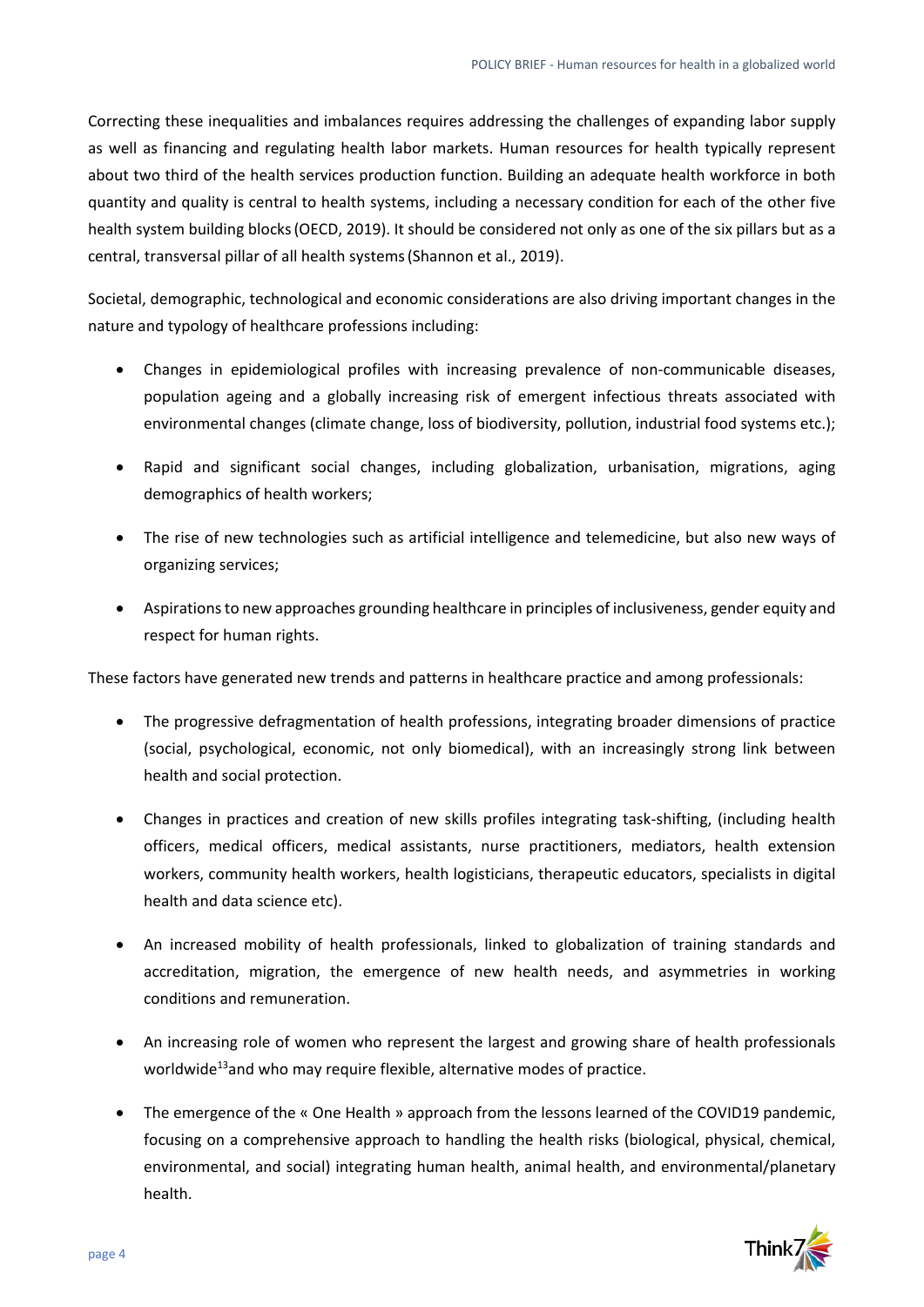### Proposals

Our key policy recommendations for the G7 are the following:

**Develop a truly global human resource for health agenda, over and beyond development aid for lowincome countries**. The health labor market is global and requires a global action agenda. We recommend that the G7 focuses on a joint agenda to tackle the global deficiency in healthcare workforce supply.

**Address the health skills supply gap of the global market** by calling all countries to remove obsolete barriers to entry (such as limitations on number of schools (public and private), on enrollment of students in medical and nursing university programs, or else on training positions) by providing (financial and non-financial) incentives to middle- and high-school graduates to enter health professions, and by incentivizing health skills profiles that are responding to the needs of underserved areas, particularly rural and poor populations

**Significantly increase development aid funding to investments** in the foundational training of a 21<sup>st</sup> century "*fit for SDGs"* health workforce, through support of rural and peri urban pipelines of health workers, whose profiles are adapted to frontline services with a focus on creating jobs for youth and women.

**Establish win-win mobility compacts between countries** to invest in the production and quality of health workers' training, while labor flexibility and mobility between countries be managed through mutually beneficial arrangements (e.g. Germany-Philippines nursing program).

## Implementation

Quantitative and qualitative needs in human resources for health are an urgent and important matter for the G7 and the international community to recognize.

We propose two concrete objectives for the G7:

- **1. Increase the health workforce globally by 50% in the next 10 years;**
- **2. Dedicate an envelope of USD 2 – 3 bn in G7 Oversea Development Aid to the training of the health workforce in LICs and LMICs.**

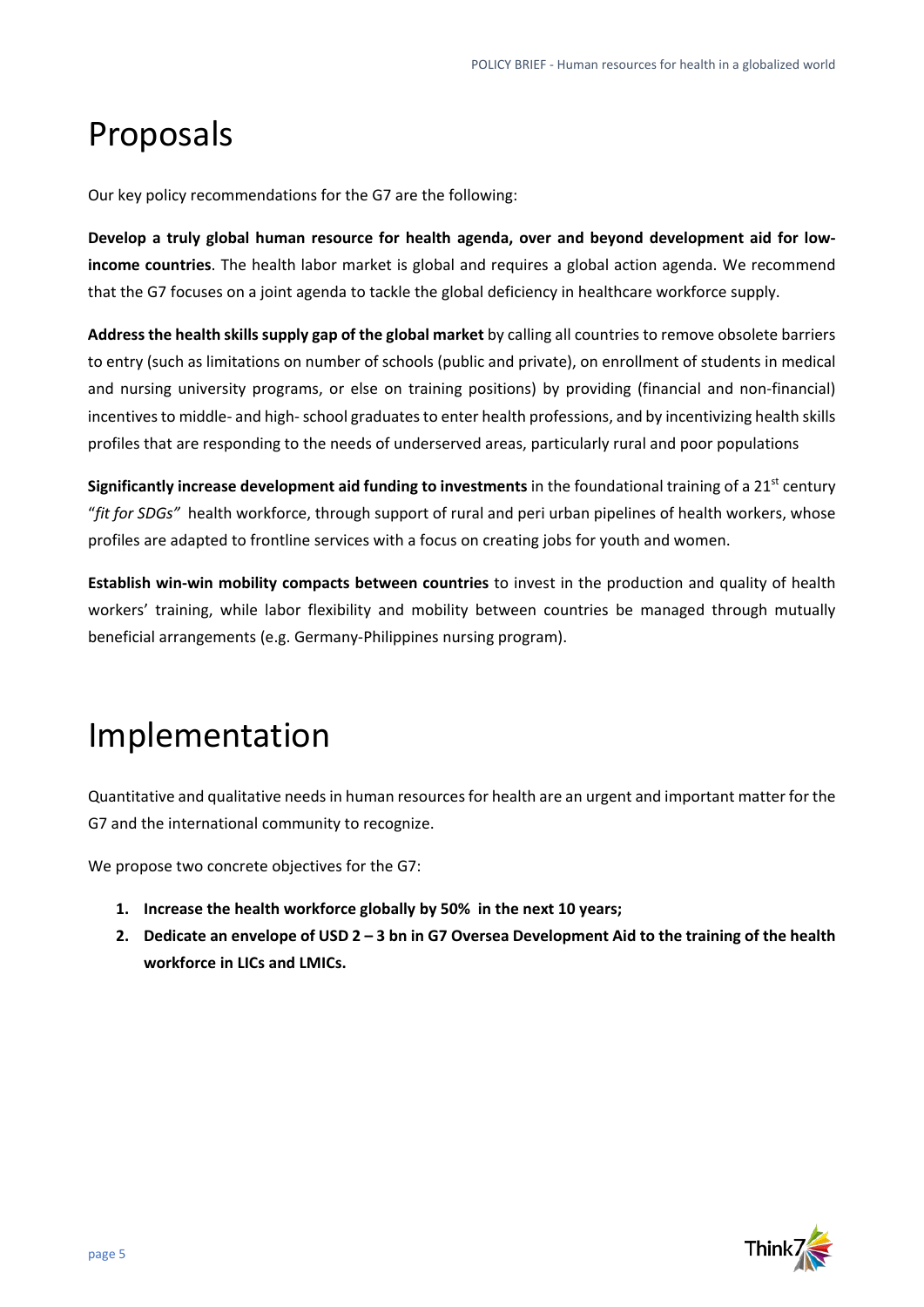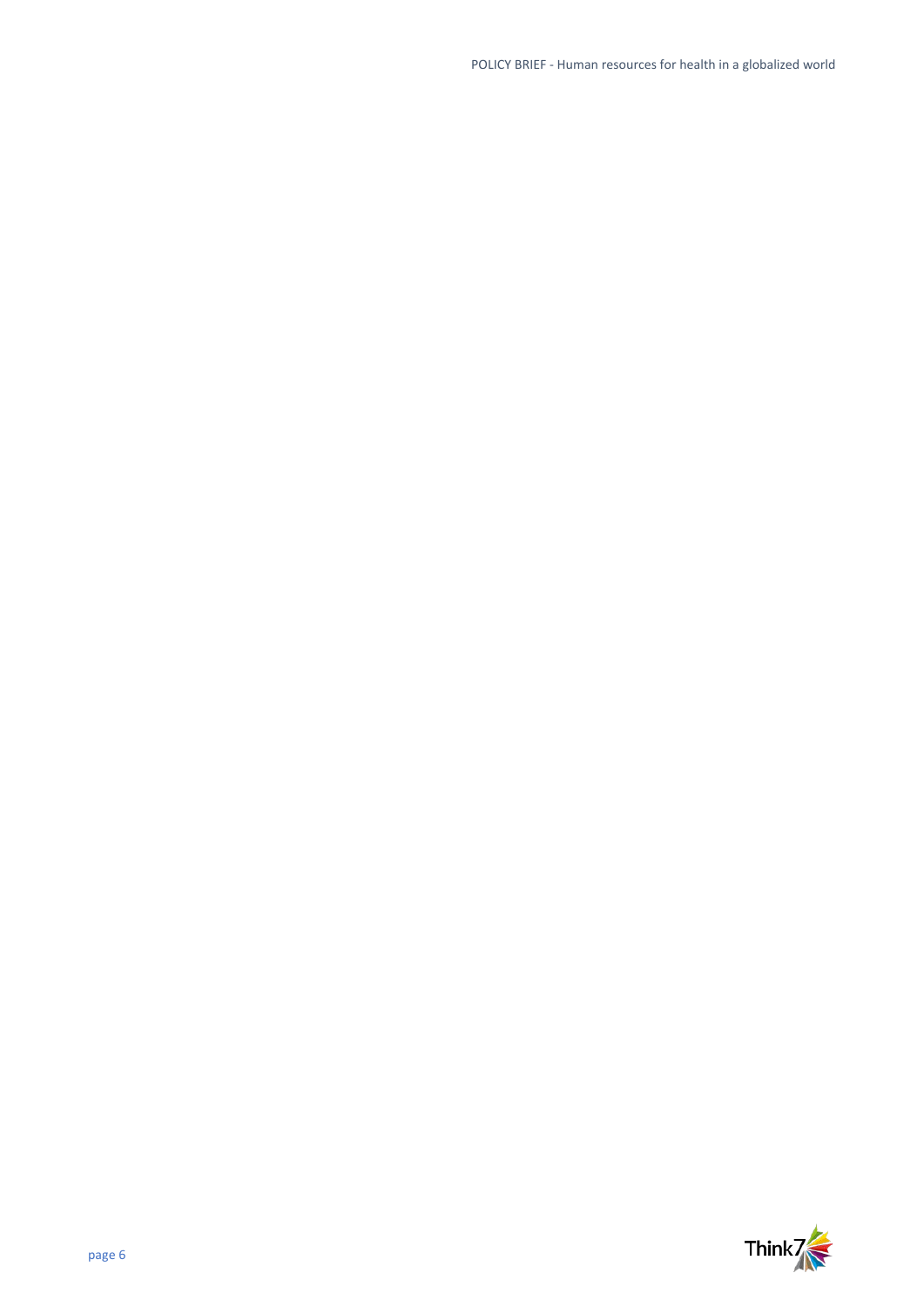#### **Disclaimer:**

All authors are responsible for the content and recommendations contained within this policy brief. The policy brief has been written as part of a consultation process for the T7 Taskforce for Global Health, led by Taskforce's Co-Chairs Ilona Kickbusch, Anna-Katharina Hornidge and Githinji Gitahi, but it does not represent the official position of the Taskforce or the authors' employers.

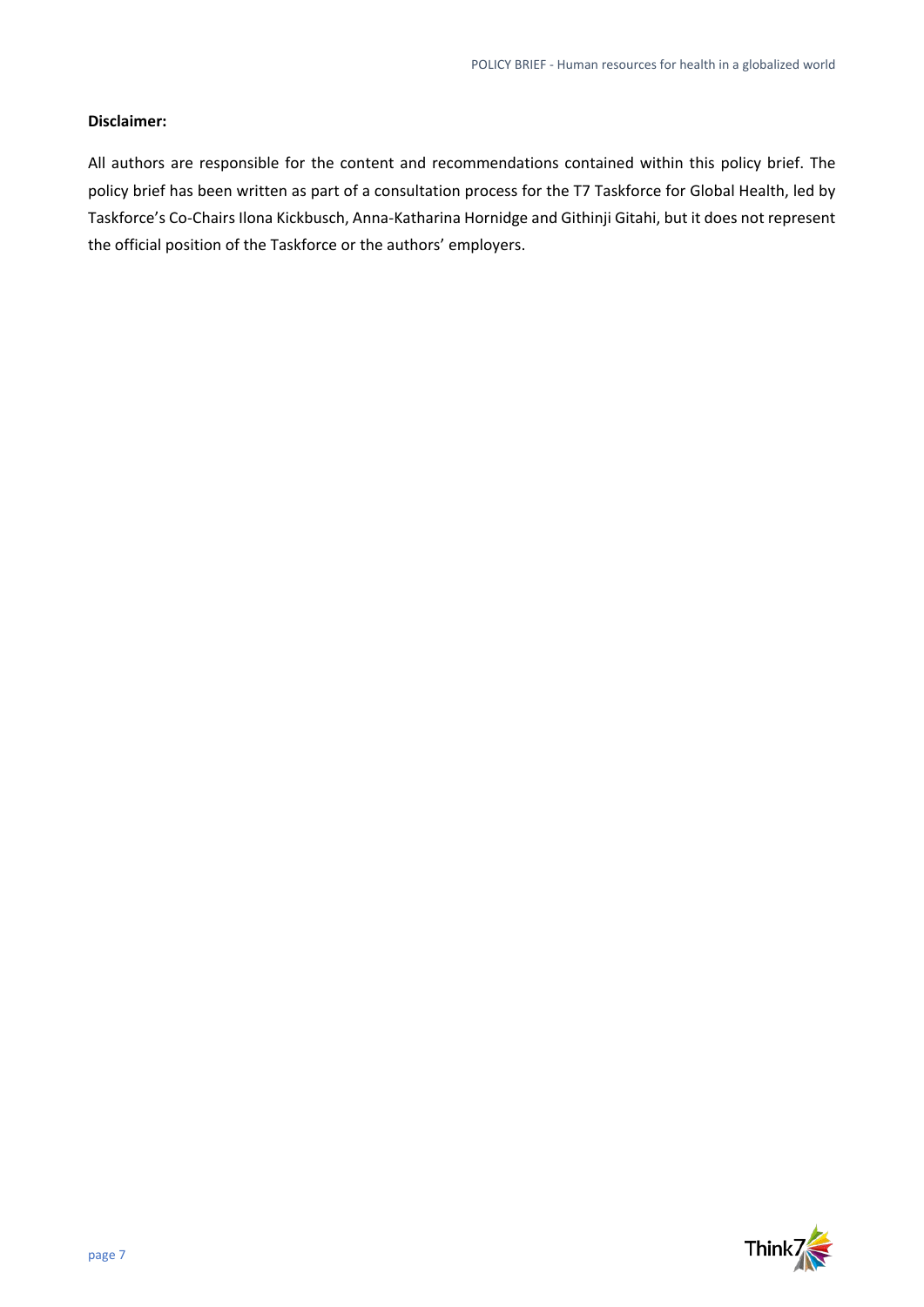### References

- Anyangwe, S. C., & Mtonga, C. (2007). Inequities in the global health workforce: the greatest impediment to health in sub-Saharan Africa. *International journal of environmental research and public health*, *4*(2), 93–100.<https://doi.org/10.3390/ijerph2007040002>
- ILO. (2020, April 11). Note sectorielle de l'OIT Le COVID-19 et le secteur de la santé. [https://www.ilo.org/wcmsp5/groups/public/---ed\\_dialogue/](https://www.ilo.org/wcmsp5/groups/public/---ed_dialogue/-sector/documents/briefingnote/wcms_747574.pdf) [sector/documents/briefingnote/wcms\\_747574.pdf](https://www.ilo.org/wcmsp5/groups/public/---ed_dialogue/-sector/documents/briefingnote/wcms_747574.pdf)
- Liu, J. (2017). Global Health Workforce Labor Market Projections for 2030. *Human resources for health*, 15, 11-23. [https://human-resources-health.biomedcentral.com/articles/10.1186/s12960-017-0187-](https://human-resources-health.biomedcentral.com/articles/10.1186/s12960-017-0187-2#auth-Jenny_X_-Liu) [2#auth-Jenny\\_X\\_-Liu](https://human-resources-health.biomedcentral.com/articles/10.1186/s12960-017-0187-2#auth-Jenny_X_-Liu)
- Nys, J. (2010). Les nouveaux flux de migrations médicales. *Revue internationale et stratégique*, 77, 24- 35. <https://doi.org/10.3917/ris.077.0024>
- OECD. (2007). Perspectives des migrations internationales Les personnels de santé immigrés dans les pays de l'OCDE dans le contexte général des migrations de travailleurs hautement qualifiés. OECD. https://www.who.int/hrh/migration/2007 rapport\_annuel\_mmigrations\_internationales.pdf?ua=1
- OECD. (2008). Les personnels de santé dans les pays de l'OCDE: Comment répondre à la crise imminente ? Introduction et Principaux constats*.* <https://www.oecd.org/fr/sante/systemes-sante/41511259.pdf>
- OECD. (2010, February). Les migrations internationales des personnels de santé. OECD. <https://www.oecd.org/fr/els/systemes-sante/44786070.pdf>
- OECD (2019), Health at a Glance 2019: OECD Indicators, OECD Publishing, Paris, <https://doi.org/10.1787/4dd50c09-en>
- Shannon, G., Minckas, N., Tan, D. *et al.* (2019). Feminisation of the health workforce and wage conditions of health professions: an exploratory analysis. *Hum Resources for Health* **17,** 72. <https://doi.org/10.1186/s12960-019-0406-0>
- WHO. (2006). Working Together for Health World Health Organization. [https://www.who.int/whr/2006/whr06\\_en.pdf?ua=1](https://www.who.int/whr/2006/whr06_en.pdf?ua=1)
- WHO. (2016, September 20). *Réaliser de nouveaux investissements dans les personnels de Santé Mondiaux permettra de Créer des emplois et de stimuler la Croissance économique*. World Health Organization. Retrieved February 23, 2022, from [https://www.who.int/fr/news/item/20-09-2016](https://www.who.int/fr/news/item/20-09-2016-un-commission-new-investments-in-global-health-workforce-will-create-jobs-and-drive-economic-growth) [un-commission-new-investments-in-global-health-workforce-will-create-jobs-and-drive-economic](https://www.who.int/fr/news/item/20-09-2016-un-commission-new-investments-in-global-health-workforce-will-create-jobs-and-drive-economic-growth)[growth](https://www.who.int/fr/news/item/20-09-2016-un-commission-new-investments-in-global-health-workforce-will-create-jobs-and-drive-economic-growth)
- WHO. (2017). A dynamic understanding of health worker migration. WHO. [https://www.who.int/hrh/HWF17002\\_Brochure.pdf](https://www.who.int/hrh/HWF17002_Brochure.pdf)

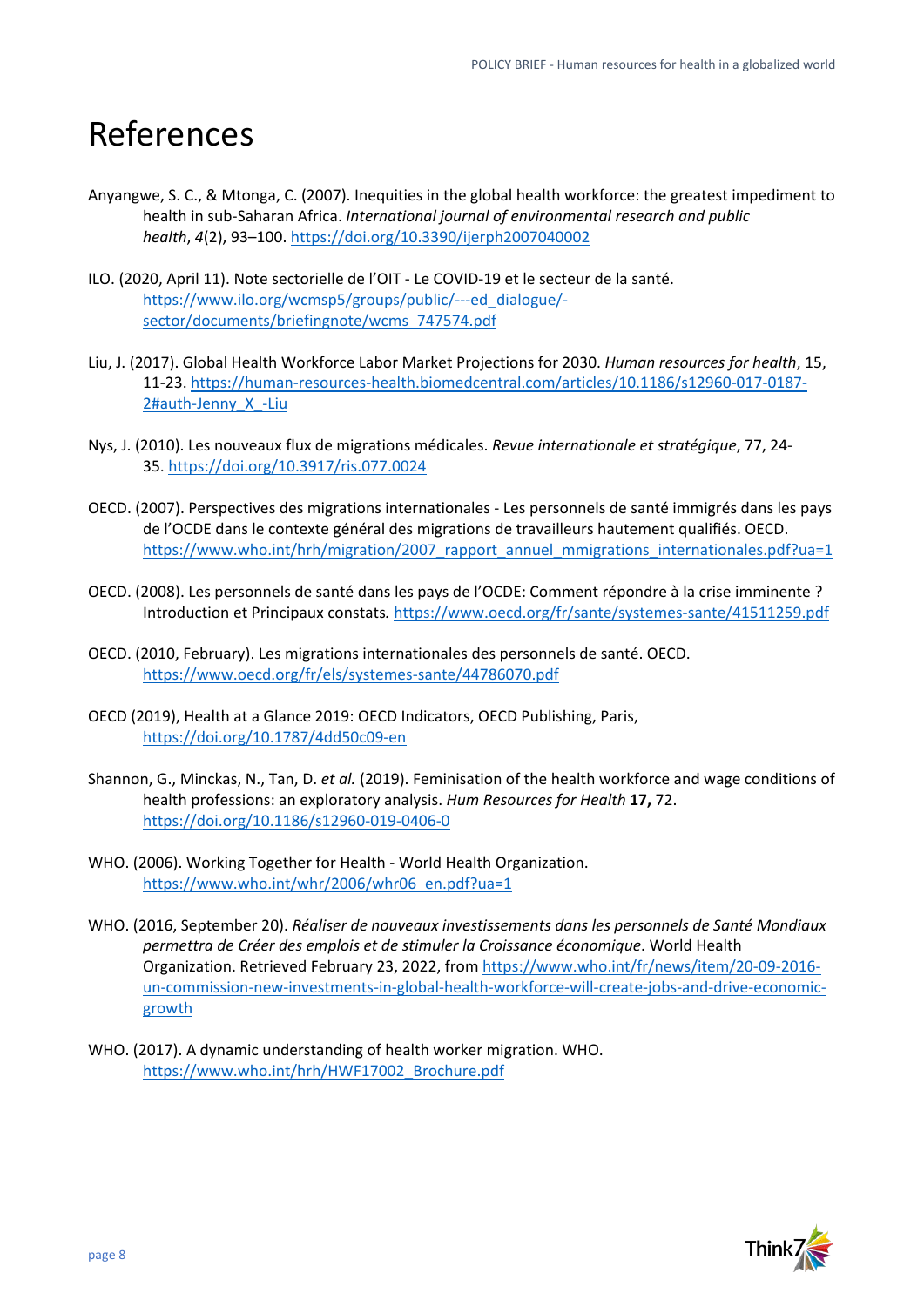### About the Authors

 **Agnès Soucat –** Agence Française de Développement, Paris



Currently Head, Division of Health and Social Protection at the AFD, Agnès Soucat has been director of Governance and Financing of Health Systems at the WHO. She previously worked at the African Development Bank and the World Bank. She has developed an expertise for more than 20 years on issues of poverty reduction, health financing and social protection in more than 70 countries in Europe, Asia and Africa. She holds an MD and a Master in nutrition from the University of Nancy and an MPH and a PhD in health economics from Johns Hopkins University. She was co-author of the 2004 World Bank report "Making Services Work for Poor People" and the Lancet Commission report "Global Health 2035: a world converging within a generation". She has also written on innovative health financing (community-based health insurance schemes, performance-based financing) and on health labour market dynamics in Africa etc.).

#### **Louis Pizarro -** UNITAID, Geneva



Louis Pizarro, a doctor, also holds a degree in international relations from Sciences Po Paris and an MBA from EHESP. He served as Head of Mission of Solthis in Niger before becoming Director General at the organization's headquarters until 2020. Nowadays, he works in Geneva in an international organization. He is also a lecturer in global health at Sciences Po Paris and Paris I Panthéon-Sorbonne.

#### **Michel Kazatchkine -** Graduate Institute, Geneva



Professor Michel Kazatchkine has dedicated over 35 years fighting AIDS and promoting global health as a physician, researcher, advocate, policymaker, diplomat and administrator. He attended medical school in Paris and completed postdoctoral fellowships at St. Mary's hospital in London and Harvard Medical School. He is Emeritus Professor of Immunology at René Descartes University in Paris and has authored or co-authored over 500 scientific publications. Professor Kazatchkine has played key roles in various organizations, serving as Director of the national Agency for Research on AIDS in France and French ambassador on HIV/AIDS and communicable diseases, Executive Director of the

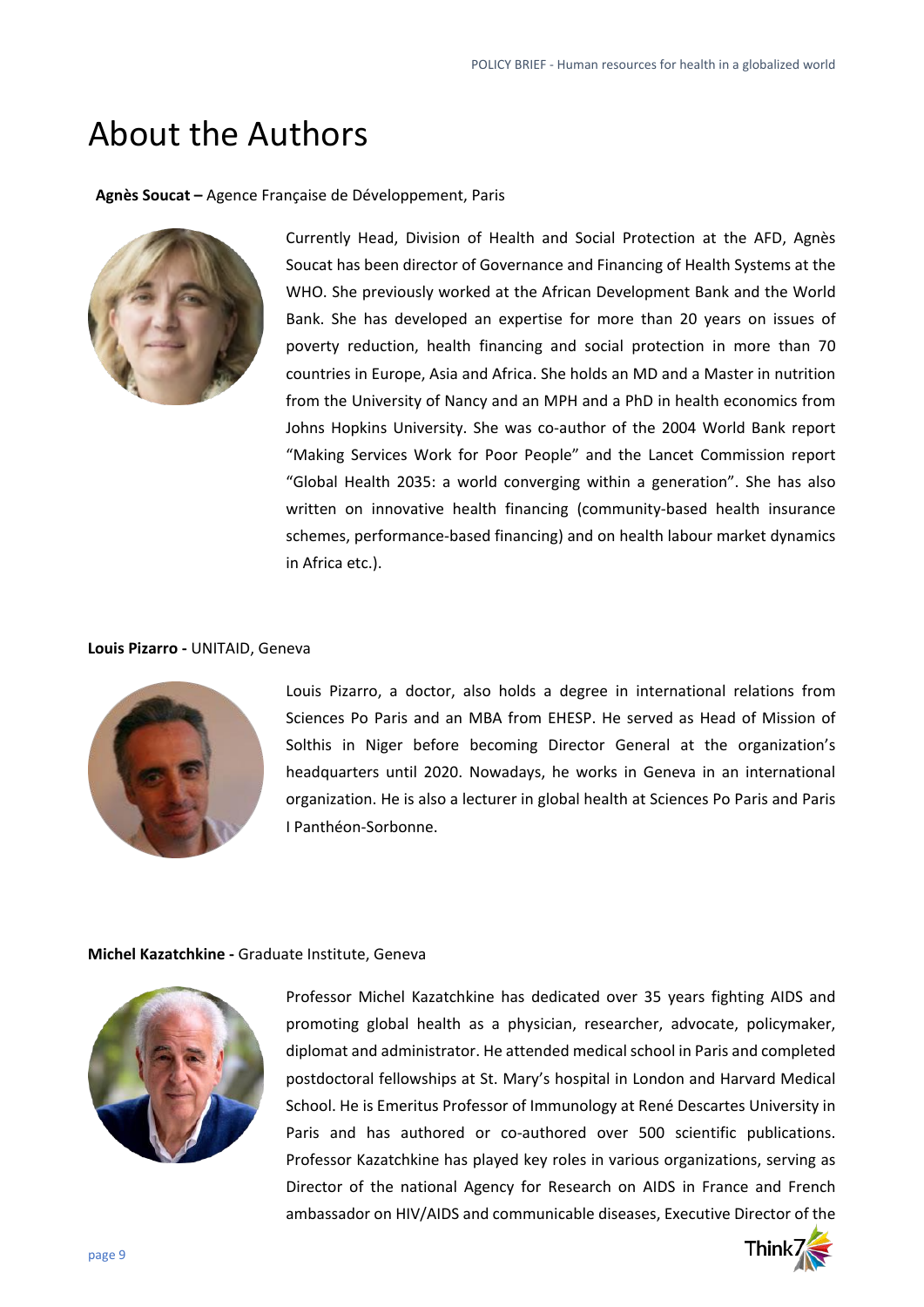Global Fund to fight AIDS, Tuberculosis and Malaria from 2007 to 2012. He then served as the UN Under Secretary General and Special Envoy on HIV/AIDS in Eastern Europe and Central Asia. Since 2018, and a Special Advisor to the Joint UN Programme on HIV/AIDS (UNAIDS) for Eastern Europe and Central Asia. He is a Senior Fellow with the Global Health Centre of the Graduate Institute for International and Development Studies in Geneva, and a member of the Global Commission on Drug Policy. Professor Kazatchkine holds Honorary Degrees from Imperial College, London, the Free University of Brussels, the Catholic University of Louvain and the University of Geneva. He is an Officer of the Légion d'Honneur in France and the recipient of several other national Orders and national/ international awards.

#### **Think tank Santé mondiale 2030**



Santé mondiale 2030 brings together individuals who have long been involved in global health, such as Françoise Barré-Sinoussi, Paul Benkimoun, Sana de Courcelles, François Dabis, Annabel Desgrées du Lou, Jean-François Delfraissy, Éric Fleutelot, Frédéric Goyet, Mathieu Lamiaux, Michel Kazatchkine, Marie-Paule Kieny, Lélio Marmora, Benoît Miribel, Olivier Nay, Louis Pizarro, Agnès Soucat. Stéphanie Tchiombiano acts as the coordinator.